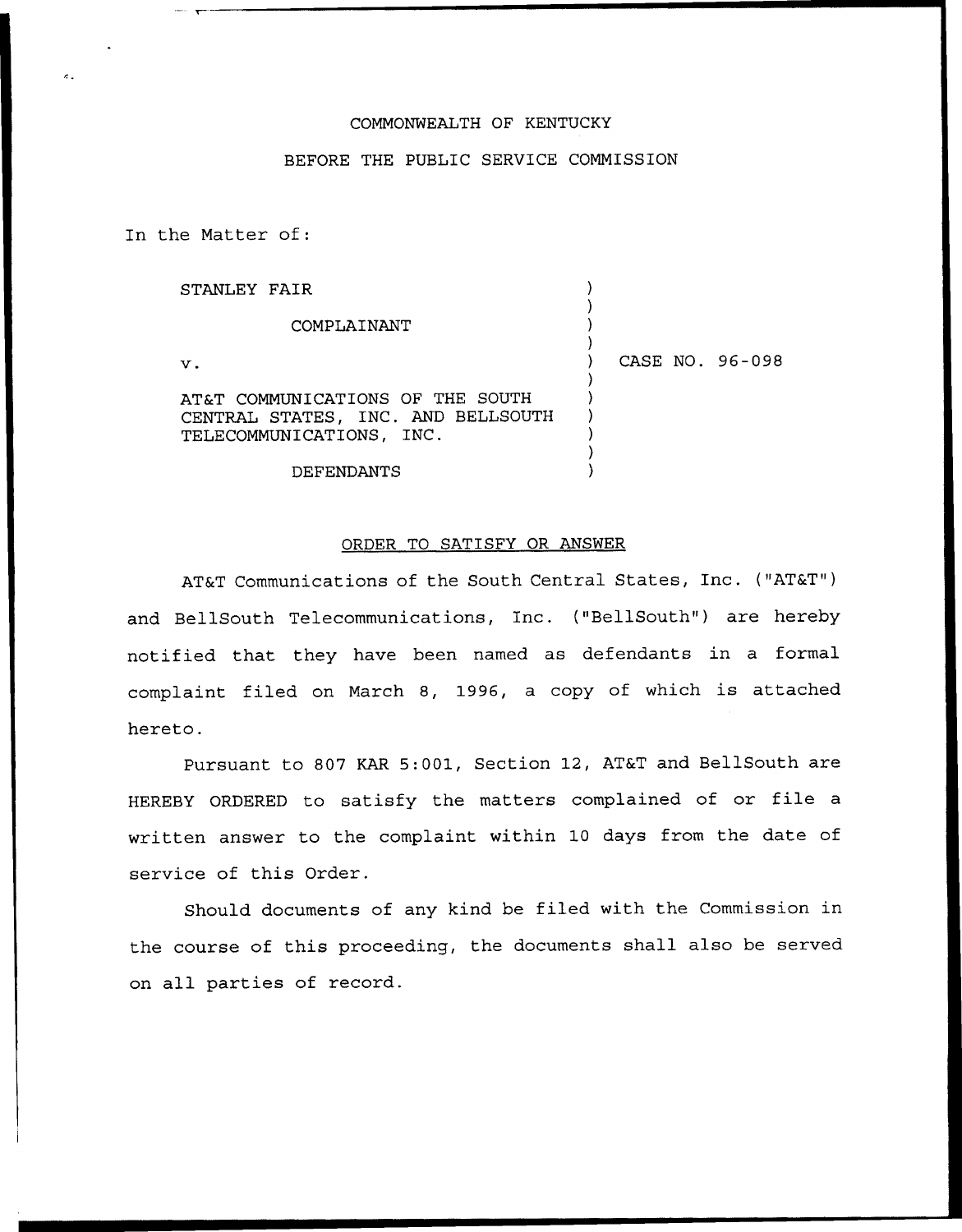Done at Frankfort, Kentucky, this 26th day of March, 1996.

PUBLIC SERVICE COMMISSION

<u>Srea Haith</u>  $\overline{\mathtt{man}}$  $r$ man ce Commiss

ATTEST:

Executive Director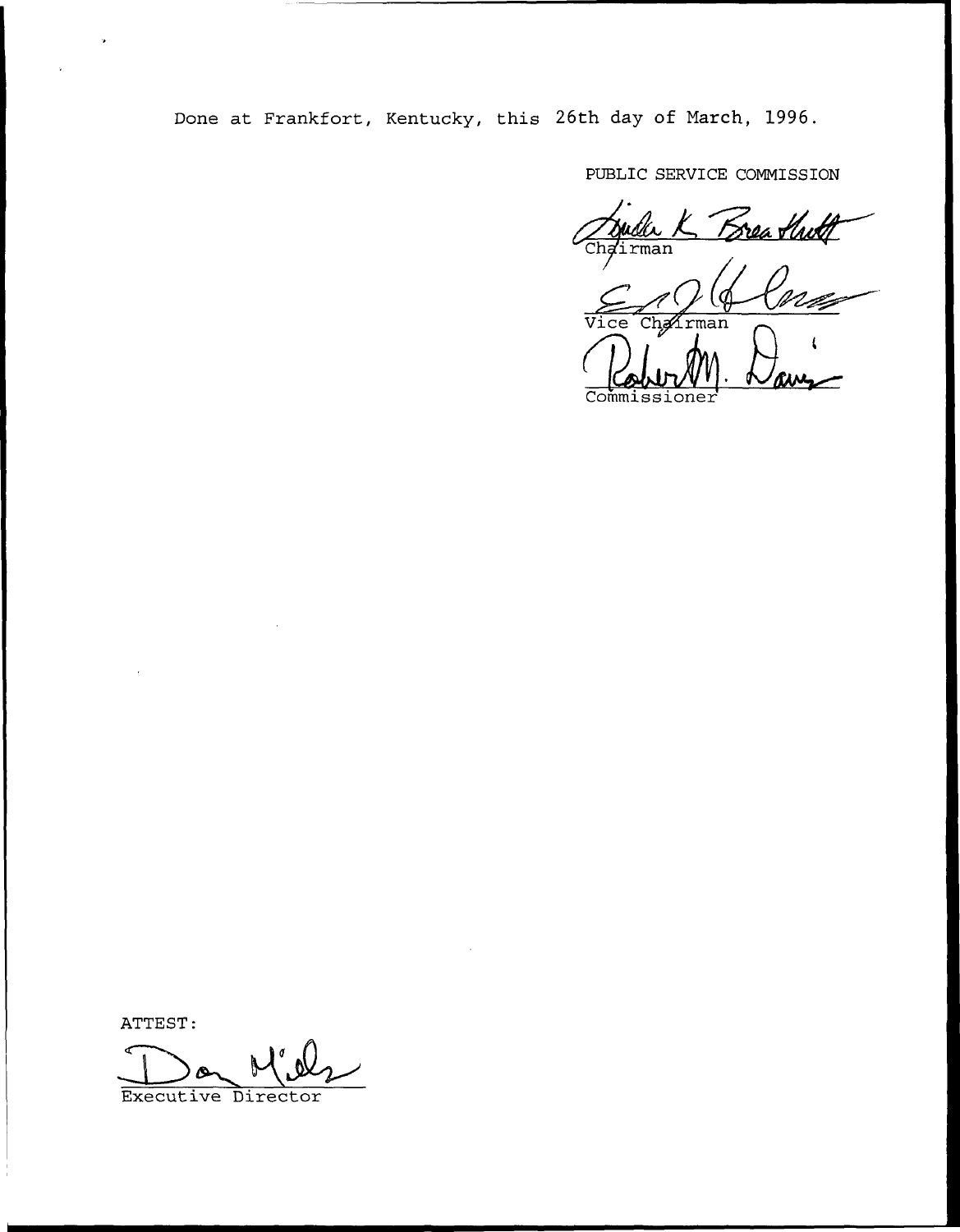|                   |                   | COMMONWEALTH OF KENTUCKY |                                                                      |
|-------------------|-------------------|--------------------------|----------------------------------------------------------------------|
|                   |                   |                          | BEFORE THE PUBLIC SERVICE COMMISSIONECEIVER                          |
|                   |                   |                          |                                                                      |
| In the Matter of: |                   |                          | <b>MAR 08 1996</b>                                                   |
| STANLEY FAIR      |                   |                          | PUBLIC SEI<br>COMMISSIUN                                             |
|                   | (Your Full Name)  | COMPLAINANT              |                                                                      |
| VS.               |                   |                          |                                                                      |
|                   |                   |                          | $96 - 00$                                                            |
| AT &T             | / BELL SOUTH      |                          |                                                                      |
|                   | (Name of Utility) | DEFENDANT                |                                                                      |
|                   |                   |                          |                                                                      |
|                   |                   | COMPLAINT                |                                                                      |
|                   |                   |                          |                                                                      |
| The complaint of  |                   | Stanley Fair             | respectfully shows:                                                  |
|                   |                   | (Your Full Name)         |                                                                      |
| (a)               |                   | Stanley Fair             |                                                                      |
|                   | (Your Full Name)  |                          |                                                                      |
|                   |                   |                          | 3033C Hammond Hts Ft. Campbell, Ky 42223                             |
|                   |                   | (Your Address)           |                                                                      |
| (b)               | AT & T            |                          |                                                                      |
|                   | (Name of Utility) |                          |                                                                      |
|                   |                   |                          |                                                                      |
|                   |                   | (Address of Utility)     |                                                                      |
| (C)<br>That:      |                   |                          | My mother-in-law (Pinkie Humphrev) had a calling                     |
|                   |                   |                          | (Describe here, attaching additional sheets if                       |
|                   |                   |                          | card ordered. The calling card was ordered in Montgomery, AL.        |
|                   |                   |                          | necessary, the specific act, fully and clearly, or facts             |
|                   |                   |                          | The card was received at my mother-in-laws residence. 10 Hontgourged |
|                   |                   |                          | that are the reason and basis for the complaint.)                    |
|                   |                   |                          | Later after this my wife's niece who was fifteen years old           |
|                   |                   | Continued on Next Page   |                                                                      |

 $\overline{\phantom{a}}$  . A maximum of  $\overline{\phantom{a}}$ 

 $\overline{\phantom{a}}$ 

 $\overline{\phantom{a}}$ 

・ たなり 基 マビ ロール けいえきせい せついきかんき ロミア ていしょうこうか

Continued on Next Page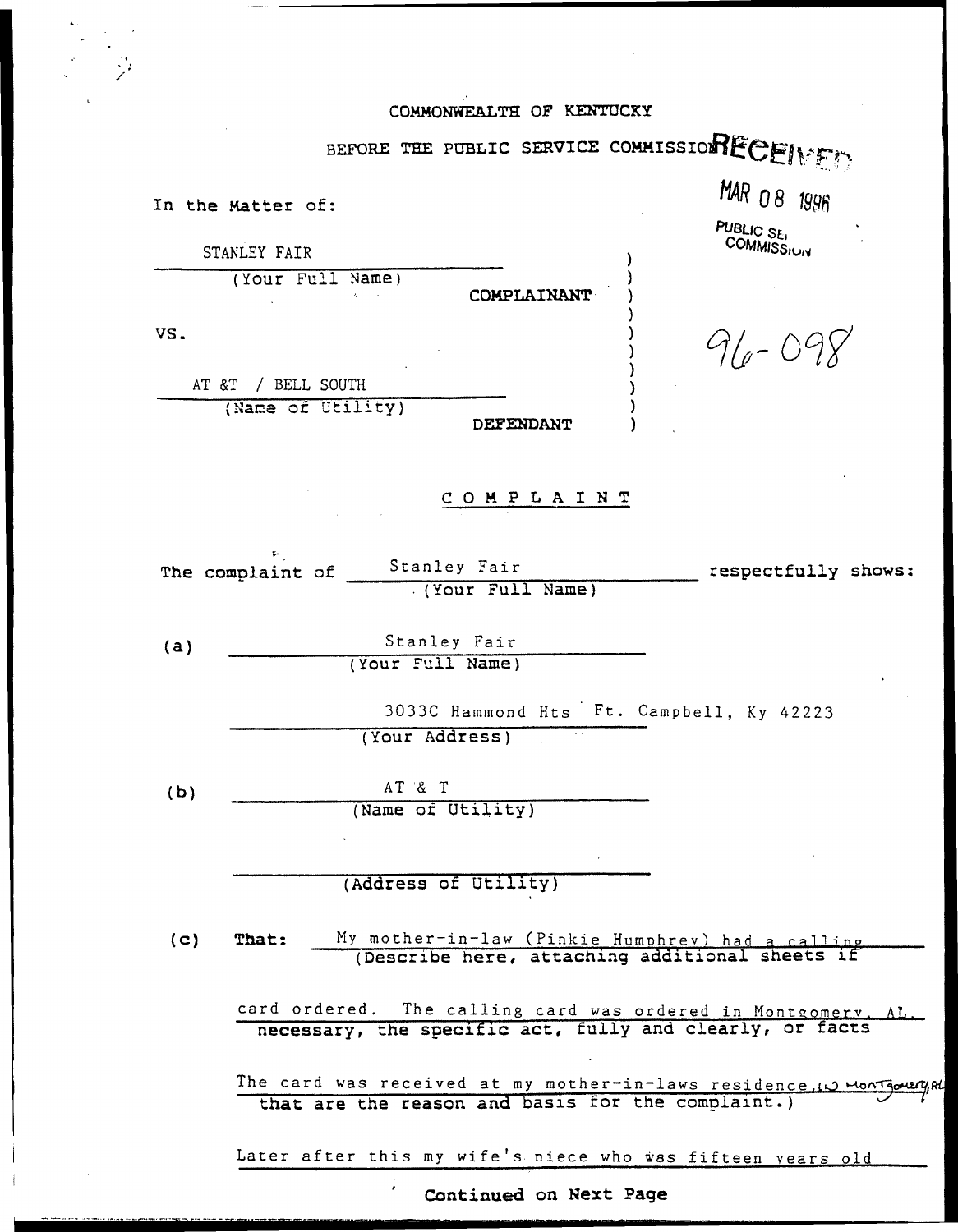Formal Complaint

| Stanley Fair | Bell South/ AT & T |
|--------------|--------------------|
| (Your Name)  | (Utility Name)     |

Page 2

 $\ddot{\phantom{a}}$ 

|                 |                                                                                                                                                                                                             | came to my residencebecause my mother-in-law was having problems |             |                  |      |     |
|-----------------|-------------------------------------------------------------------------------------------------------------------------------------------------------------------------------------------------------------|------------------------------------------------------------------|-------------|------------------|------|-----|
|                 | with her. After she went back to Montgomery, AL it was learned<br>that she had made phone calls and charged them to my mother-in-law.                                                                       |                                                                  |             |                  |      |     |
|                 | phone card. I had asked her about the calling card on different<br>occasions and she told me that she was instructed to call home by                                                                        |                                                                  |             |                  |      |     |
|                 | my mother-in-law. Later my mother-in-law made arrangements with<br>Bell South in Montgomery, AL to pay for the calls. This was in                                                                           |                                                                  |             |                  |      |     |
|                 | August. Their was a difference are a dispute when I was billed for<br>Two hundred and something dollars. When I called AT & T they state                                                                    |                                                                  |             |                  |      |     |
|                 | that I was liable because the calls were made on my phone. I calle<br>my mother-in-law and we discussed the situation and they told AT &                                                                    |                                                                  |             |                  |      |     |
|                 | that they had made arrangements to pay the bill. AT & T told them<br>that in order to put them back the way it was it would cost an ext<br>Wherefore, complainant asks I paid for Two hundred and something |                                                                  |             |                  |      |     |
|                 | dollars that I wasn't liable for and feel that I should be fully<br>refunded. I also would appreciate it if they quit rebilling me<br>for these phone calls.<br>relief desired.)                            |                                                                  |             |                  |      |     |
|                 |                                                                                                                                                                                                             |                                                                  |             |                  |      |     |
|                 |                                                                                                                                                                                                             |                                                                  |             |                  |      |     |
| Dated at        | Ft. Campbell,<br>(Your City)                                                                                                                                                                                |                                                                  | , Kentucky, |                  | 5th. | day |
| March<br>(Mont) | $\,$ , 1996.                                                                                                                                                                                                |                                                                  |             |                  |      |     |
|                 |                                                                                                                                                                                                             |                                                                  |             | (Your Signature) |      |     |